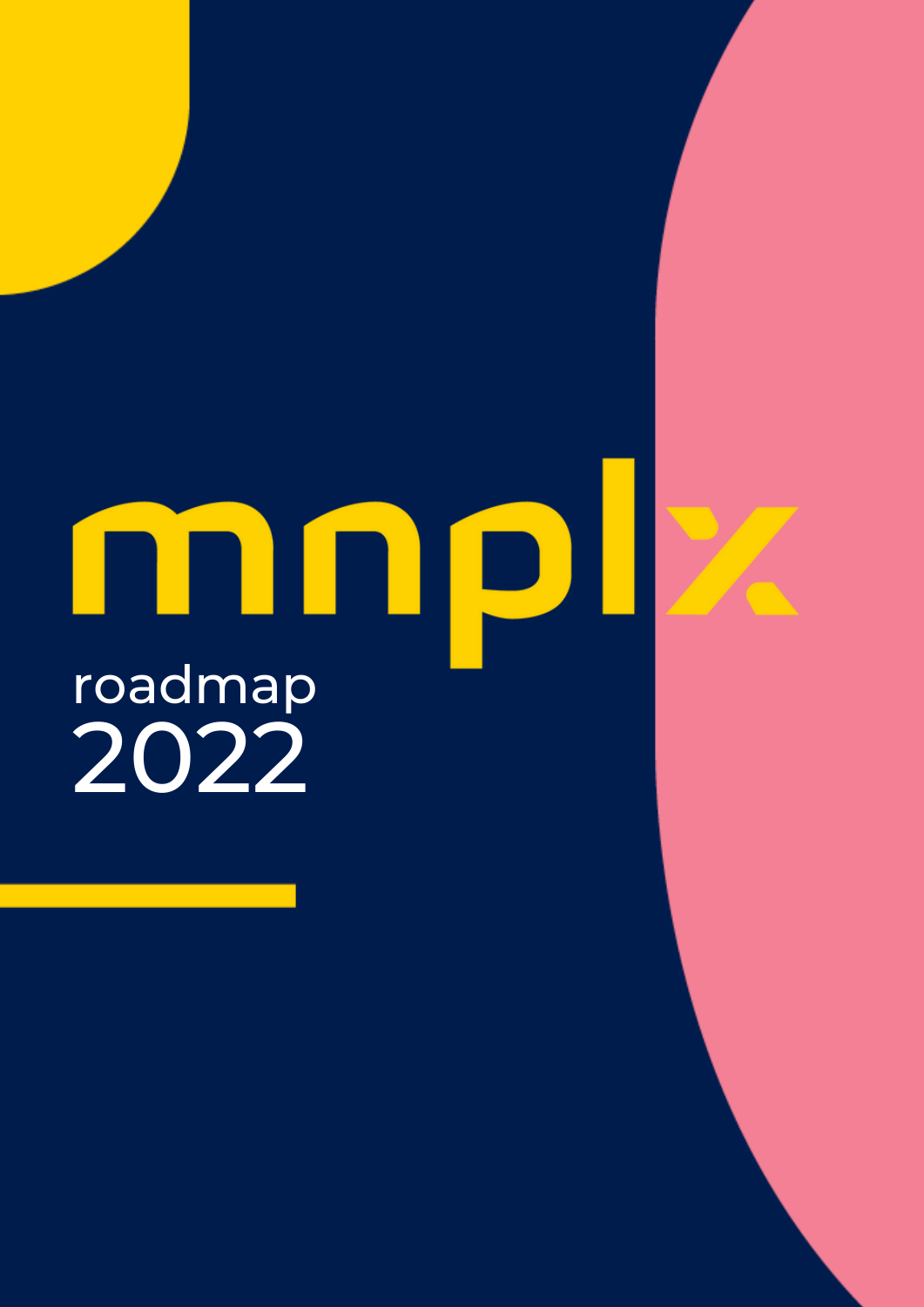# **Q1**

#### **MinePlex.Money**

**web version + mobile app electronic payment system for internal and external payments in PLEX tokens.**

#### **Optimization of MinePlex blockchain's work, introduction of meme-pool**

**More than 100 thousand transactions**

**Collabor Place: launch of educational programs**

#### **Launch of Products::**

#### **MinePlex.Finance**

**mobile CrossFi product. Bank account in EUR, USD, GBP and PLEX tokens.**

**MasterCard debit card and virtual card connected directly to the bank account.**

#### **MinePlex.Payments**

**company's own payments system working like Mastercard/Visa. PLEX transactions without conversion into fiat and involvement of third parties.**

**per second, the fastest blockchain Listing in the 2 TOP stock exchanges**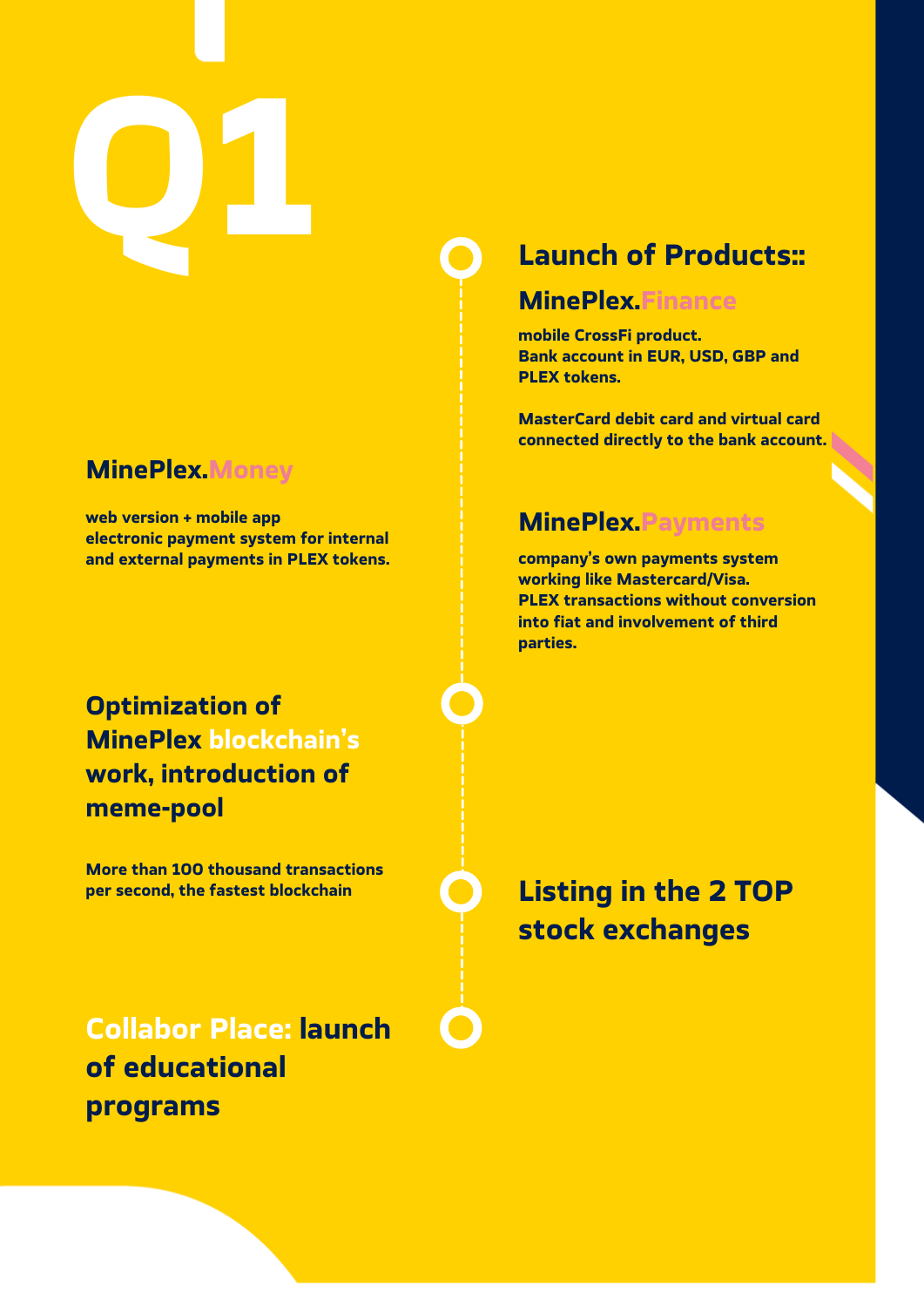



## **Update of Explorer**

**Addition of automatization for owners of their own nodes.**

#### **Availability of all products on IOS and Android**

**MinePlex.Finance, MinePlex.Payments, MinePlex.Money will be available for mobile devices. MinePlex will become even closer.**



**Introduction of ambassador program for Collabor Place**

# **Launch of the service for sale and issuance of**

**POS terminals**

**Based on MinePlex.Payments**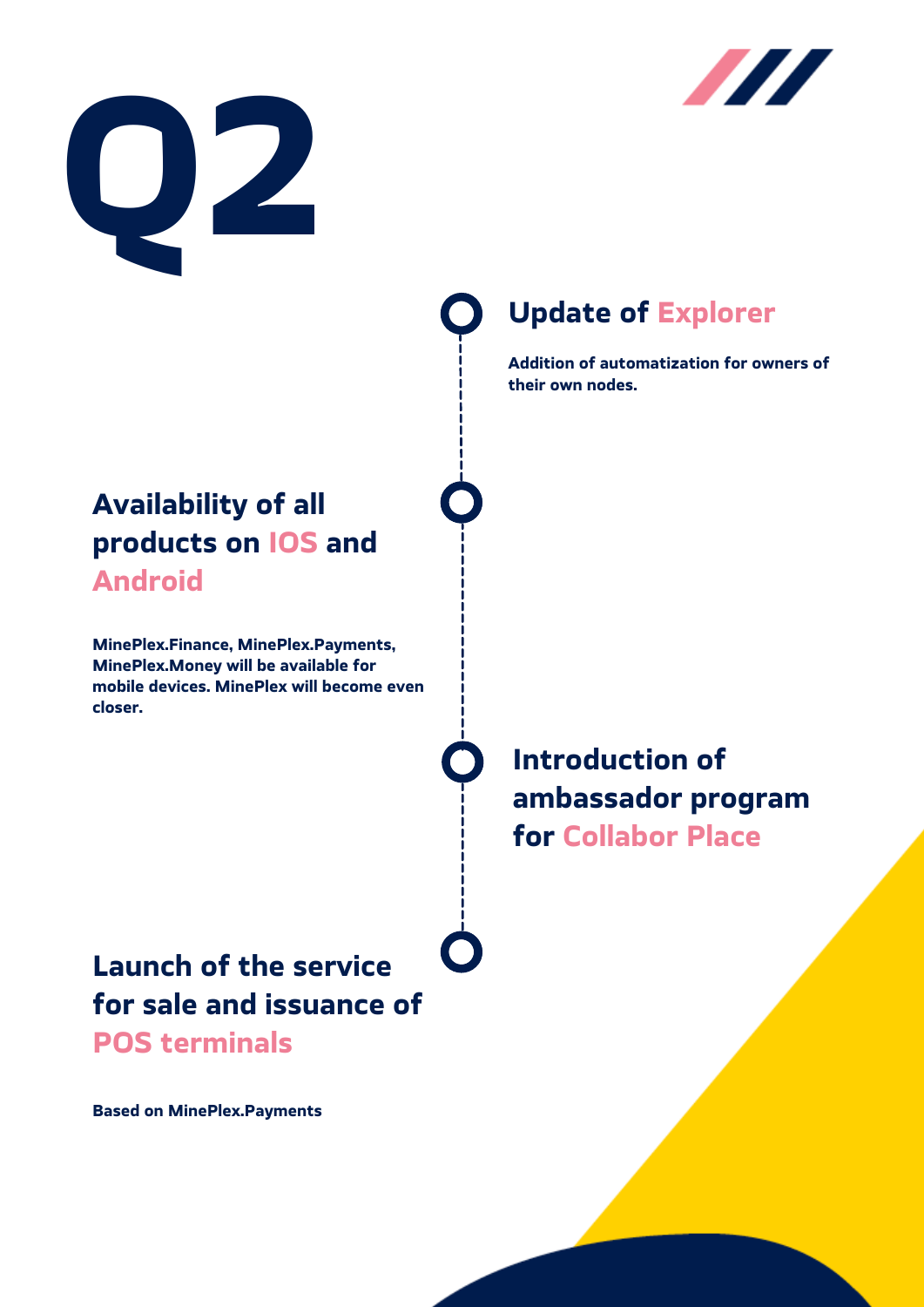

#### **Creation of stock exchanges**

**Launch of smart**

**contracts**

#### **Update of**

**MinePlex.Market**

**addition of B2B format: ability to connect shops to sell their own goods**